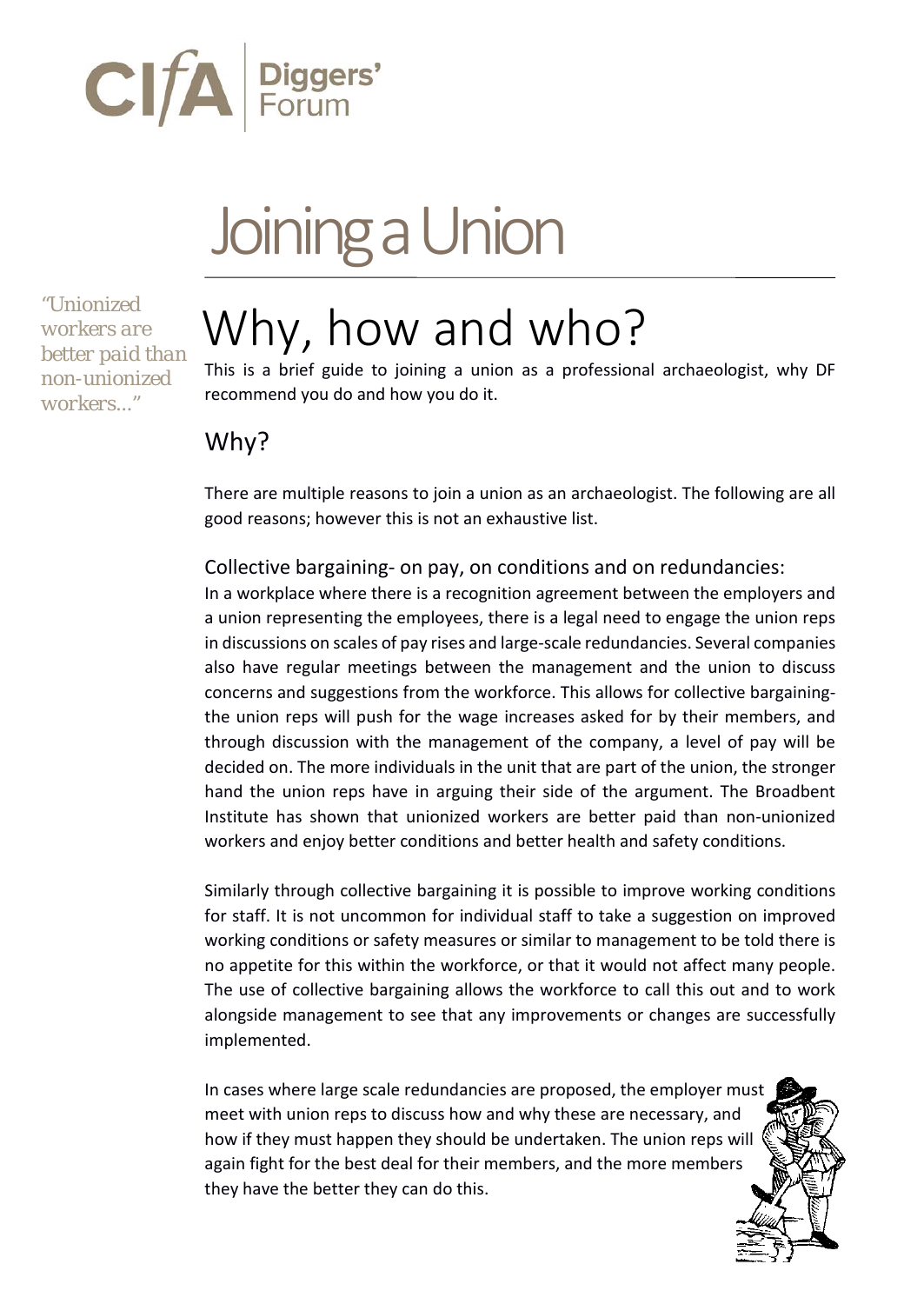

In smaller units or those without union recognition the best way to achieve recognition is to increase the number of union members within the company, while also highlighting the benefits of union recognition to management- i.e. improved communication with staff through the union, more engaged and happy staff with a lower staff turnover than non-union workplaces and the ability to send out information quickly and successfully.

#### Advice and legal representation on employment rights, disciplinary issues and workplace conflicts

In a union, you aren't alone. Unions provide free advice on your workplace and employment rights, as well as providing support and information should you have a disagreement with your employer that cannot be solved in house.

This, along with the legal advice in cases of dismissal or redundancy, is the most useful day-to-day reason for joining a union. Companies have and will continue to make mistakes in staff management and support. The union allows you to have a louder voice in these disputes. It also allows members to educate themselves about the employment rights they are due, and to point out when those are not being given. This is particularly important around maternity and paternity rights of employees.

This, similarly to legal support in cases of unfair dismissal, is something that can only be claimed if you were a member of the union at the time of the dispute.

Legal support in cases of unfair dismissal or poor practice redundancies Your union membership entitles you to legal support and advice through the union should there be a case of unfair dismissal or illegal redundancies. Archaeological companies, as noted above, can and do make mistakes during the redundancy process and unions have helped large numbers of archaeologists successfully protest their redundancy. Similarly in cases of unfair dismissal the union can support you and provide legal advice as part of your case against your employer. As noted above, this can only be claimed if you were a member of the union when the unfair dismissal took place.

#### Supporting the union movement

Alongside the benefits to yourself, it is important to note the wider relevance of unions to employees across the industry. A strong union means better conditions for all, and also prevents the erosion of benefits already gained through previous strong collective bargaining. Without the presence of a strong union to balance the demands and will of the employer, working conditions can and will decline. We live in a capitalist market driven society, not a philanthropic utopia. More importantly, unions are only as strong as their membership, so joining, getting involved and becoming a rep not only benefits you, but also your peer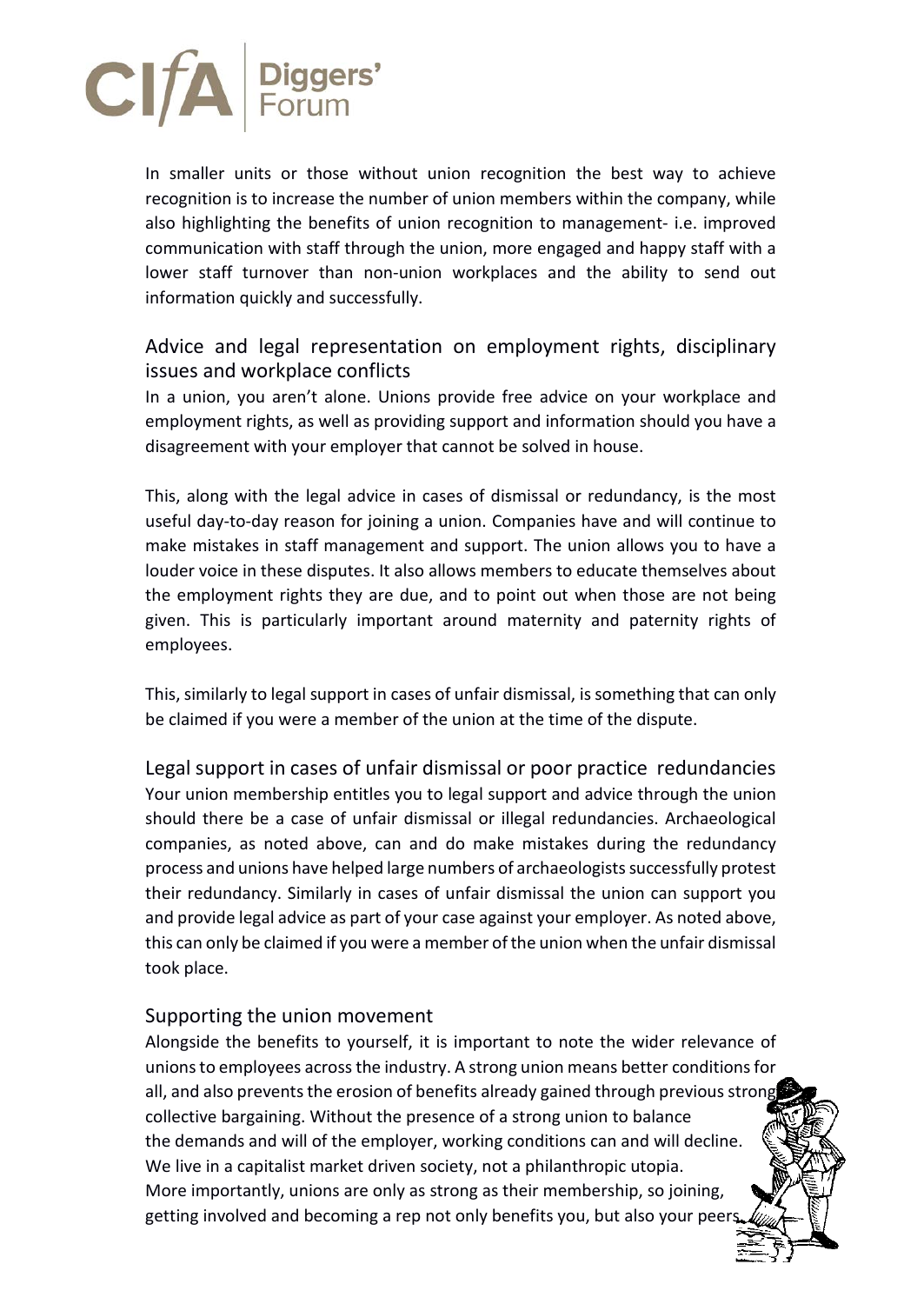

#### Additional benefits from union membership

Many unions also have additional benefits for their members, such as insurance deals, reduced price membership of clubs and prize draws, lotteries and raffles, as well as deals with retailers and other businesses.

## How?

Joining is incredibly easy. You pay a monthly subscription, which in most cases can be waived or significantly reduced in periods of unemployment if you contact the union. Subs are generally around £10 a month for those on site assistant wages. While this may seem like a chunk of money you don't need to spend, the above benefits can easily outweigh the financial costs, particularly if through them you gain a higher wage. If you want to make even more difference you could become a rep. Training courses for reps are available and free, and give you a good grounding in your workplace rights

### Who?

Archaeologists are variously represented by:

- Prospect [\(https://www.prospect.org.uk/our](https://www.prospect.org.uk/our-industries/branch/f181?_ts=1261)industries/branch/f181? ts=1261);
- Unite [\(http://www.unitetheunion.org/\)](http://www.unitetheunion.org/);
- Unison [\(https://join.unison.org.uk\)](https://join.unison.org.uk/);
- UCU [\(https://www.ucu.org.uk/\)](https://www.ucu.org.uk/);
- and IWW [\(https://iww.org.uk/\)](https://iww.org.uk/)

Prospect has a dedicated archaeologists branch, with union recognition at MOLA, Wessex Archaeology, PCA, GAT, DAT, Oxford Archaeology and York Archaeological Trust; and members at most other units, with a nationwide branch to support those not at a unit with union recognition. It has a strong history of supporting archaeological workers in cases of unfair dismissal, as well as engaging in collective bargaining at those units it is recognized at. It offers rep training and support for members, as well as other benefits.

Former and current council units, including Local Authority archaeologists often have a tie to Unite or Unison through their public service branches. There are not dedicated archaeologists branches, however both Unite and Unison offer the same legal advice and support as any union, as well as rep training and are two of the largest unions in the UK. They are not currently recognized at any archaeological unit.